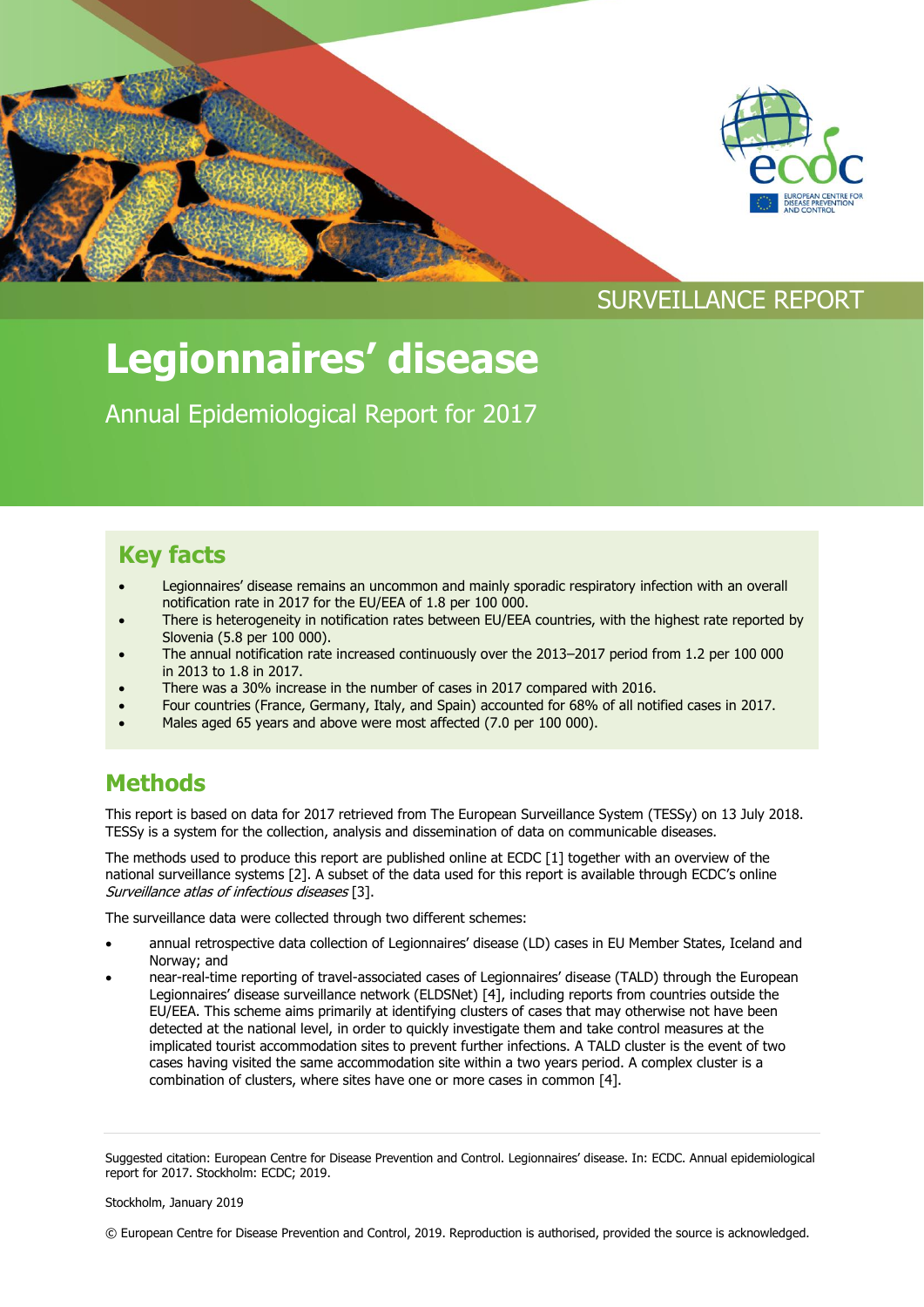For both surveillance schemes, countries were asked to report Legionnaires' disease cases in accordance with the 2012 EU/EEA case definition for confirmed cases or probable cases, i.e. at least one positive laboratory test.

## **Epidemiology**

In 2017, 30 countries reported 9 238 cases, of which 8 624 (93%) were classified as confirmed (Table 1). The number of notifications per 100 000 inhabitants increased to 1.8, the highest figure ever observed for the EU/EEA, increasing from 1.2 per 100 000 inhabitants in 2013. An increase of 30% in the number of reported cases in the EU/EEA was observed in 2017 compared with 2016, with an increase in the overall EU/EEA notification rate from 1.4 to 1.8 per 100 000 population.

Of 6 976 cases with known outcome, 574 (8%) were reported to have a fatal outcome. Four countries, France, Germany, Italy and Spain, accounted for 68% of all notified cases, although their combined populations only represented approximately 50% of the EU/EEA population.

#### **Table 1. Distribution of Legionnaires' disease cases and rates per 100 000 population by country and year, EU/EEA, 2013–2017**

| Country         | 2013              |                          | 2014                     |                | 2015                     |      | 2016                     |                          | 2017                     |        |            |                           |
|-----------------|-------------------|--------------------------|--------------------------|----------------|--------------------------|------|--------------------------|--------------------------|--------------------------|--------|------------|---------------------------|
|                 | Reported<br>cases | Rate                     | <b>Reported</b><br>cases | Rate           | <b>Reported</b><br>cases | Rate | <b>Reported</b><br>cases | Rate                     | <b>Reported</b><br>cases | Rate   | <b>ASR</b> | <b>Confirmed</b><br>cases |
| Austria         | 100               | 1.2                      | 133                      | 1.6            | 160                      | 1.9  | 161                      | 1.9                      | 219                      | 2.5    | 2.3        | 208                       |
| Belgium         | 155               | 1.4                      | 101                      | 0.9            | 118                      | 1.1  | 157                      | 1.4                      | 235                      | 2.1    | 1.9        | 183                       |
| <b>Bulgaria</b> | $\mathbf{1}$      | 0.0                      | $\mathbf{1}$             | 0.0            | $\mathbf{1}$             | 0.0  | 0                        | 0.0                      | 2                        | 0.0    | 0.0        | $\overline{2}$            |
| Croatia         |                   | ÷,                       | 26                       | 0.6            | 48                       | 1.1  | 31                       | 0.7                      | 33                       | 0.8    | 0.7        | 33                        |
| Cyprus          | 6                 | 0.7                      | 6                        | 0.7            | $\overline{2}$           | 0.2  | 3                        | 0.4                      | $\mathbf{1}$             | 0.1    | 0.1        | $\mathbf{1}$              |
| Czech Republic  | 67                | 0.6                      | 110                      | 1.0            | 120                      | 1.1  | 147                      | 1.4                      | 217                      | 2.1    | 1.9        | 213                       |
| Denmark         | 113               | 2.0                      | 158                      | 2.8            | 185                      | 3.3  | 170                      | 3.0                      | 278                      | 4.8    | 4.4        | 216                       |
| Estonia         | 10                | 0.8                      | 8                        | 0.6            | 6                        | 0.5  | 14                       | 1.1                      | 16                       | 1.2    | 1.1        | 10                        |
| Finland         | 15                | 0.3                      | 10                       | 0.2            | 17                       | 0.3  | 15                       | 0.3                      | 27                       | 0.5    | 0.5        | 25                        |
| France          | 1 2 6 2           | 1.9                      | 1 3 4 8                  | 2.0            | 1 3 8 9                  | 2.1  | 1 2 1 8                  | 1.8                      | 1630                     | 2.4    | 2.3        | 1598                      |
| Germany         | 808               | 1.0                      | 832                      | 1.0            | 867                      | 1.1  | 983                      | 1.2                      | 1280                     | 1.6    | 1.3        | 1 0 4 3                   |
| Greece          | 38                | 0.3                      | 27                       | 0.2            | 29                       | 0.3  | 31                       | 0.3                      | 43                       | 0.4    | 0.3        | 43                        |
| Hungary         | 29                | 0.3                      | 32                       | 0.3            | 58                       | 0.6  | 66                       | 0.7                      | 62                       | 0.6    | 0.6        | 52                        |
| Iceland         | ٠                 | $\overline{\phantom{a}}$ | 4                        | 1.2            | $\mathbf{1}$             | 0.3  | 3                        | 0.9                      | 3                        | 0.9    | 1.0        | 3                         |
| Ireland         | 14                | 0.3                      | 8                        | 0.2            | 11                       | 0.2  | 10                       | 0.2                      | 25                       | 0.5    | 0.6        | 25                        |
| Italy           | 1 3 6 3           | 2.3                      | 1510                     | 2.5            | 1572                     | 2.6  | 1733                     | 2.9                      | 2013                     | 3.3    | 2.7        | 1980                      |
| Latvia          | 34                | 1.7                      | 38                       | 1.9            | 22                       | 1.1  | 24                       | 1.2                      | 31                       | 1.6    | 1.5        | 24                        |
| Liechtenstein   |                   | ÷,                       |                          | $\overline{a}$ |                          | ÷,   |                          | $\overline{\phantom{a}}$ |                          | $\sim$ | ÷.         |                           |
| Lithuania       | 1                 | 0.0                      | 8                        | 0.3            | $\overline{7}$           | 0.2  | 11                       | 0.4                      | 14                       | 0.5    | 0.5        | 11                        |
| Luxembourg      | $\overline{7}$    | 1.3                      | 5                        | 0.9            | 5                        | 0.9  | 3                        | 0.5                      | 9                        | 1.5    | 1.5        | 8                         |
| Malta           | $\overline{7}$    | 1.7                      | 9                        | 2.1            | 6                        | 1.4  | 8                        | 1.8                      | 11                       | 2.4    | 2.3        | 11                        |
| Netherlands     | 308               | 1.8                      | 348                      | 2.1            | 419                      | 2.5  | 454                      | 2.7                      | 561                      | 3.3    | 3.0        | 519                       |
| Norway          | 40                | 0.8                      | 51                       | 1.0            | 60                       | 1.2  | 43                       | 0.8                      | 52                       | 1.0    | 1.0        | 44                        |
| Poland          | 11                | 0.0                      | 12                       | 0.0            | 23                       | 0.1  | 24                       | 0.1                      | 38                       | 0.1    | 0.1        | 32                        |
| Portugal        | 94                | 0.9                      | 588                      | 5.6            | 145                      | 1.4  | 197                      | 1.9                      | 232                      | 2.3    | 1.9        | 228                       |
| Romania         | $\mathbf{1}$      | 0.0                      | $\mathbf{1}$             | 0.0            | 3                        | 0.0  | $\overline{2}$           | 0.0                      | 19                       | 0.1    | 0.1        | 15                        |
| Slovakia        | 6                 | 0.1                      | 14                       | 0.3            | 14                       | 0.3  | 14                       | 0.3                      | 14                       | 0.3    | 0.3        | 12                        |
| Slovenia        | 77                | 3.7                      | 59                       | 2.9            | 106                      | 5.1  | 93                       | 4.5                      | 117                      | 5.7    | 5.2        | 117                       |
| Spain           | 815               | 1.7                      | 925                      | 2.0            | 1 0 2 4                  | 2.2  | 951                      | 2.0                      | 1 3 6 3                  | 2.9    | 2.6        | 1 3 4 9                   |
| Sweden          | 122               | 1.3                      | 136                      | 1.4            | 142                      | 1.5  | 145                      | 1.5                      | 189                      | 1.9    | 1.7        | 124                       |
| United Kingdom  | 331               | 0.5                      | 370                      | 0.6            | 412                      | 0.6  | 383                      | 0.6                      | 504                      | 0.8    | 0.7        | 495                       |
| <b>EU/EEA</b>   | 5835              | 1.2                      | 6878                     | 1.3            | 6972                     | 1.4  | 7 0 9 4                  | 1.4                      | 9 2 3 8                  | 1.8    | 1.6        | 8624                      |

ASR: age-standardised rate

.: no data reported

-: no rate calculated.

Notification rates ranged from less than 1.0 per 100 000 inhabitants in 13 countries (Bulgaria, Croatia, Cyprus, Finland, Greece, Hungary, Iceland, Ireland, Lithuania, Poland, Romania, Slovakia and the United Kingdom) to more than 3.0 per 100 000 in four countries (Denmark, Italy, the Netherlands and Slovenia; Table 1, Figure 1).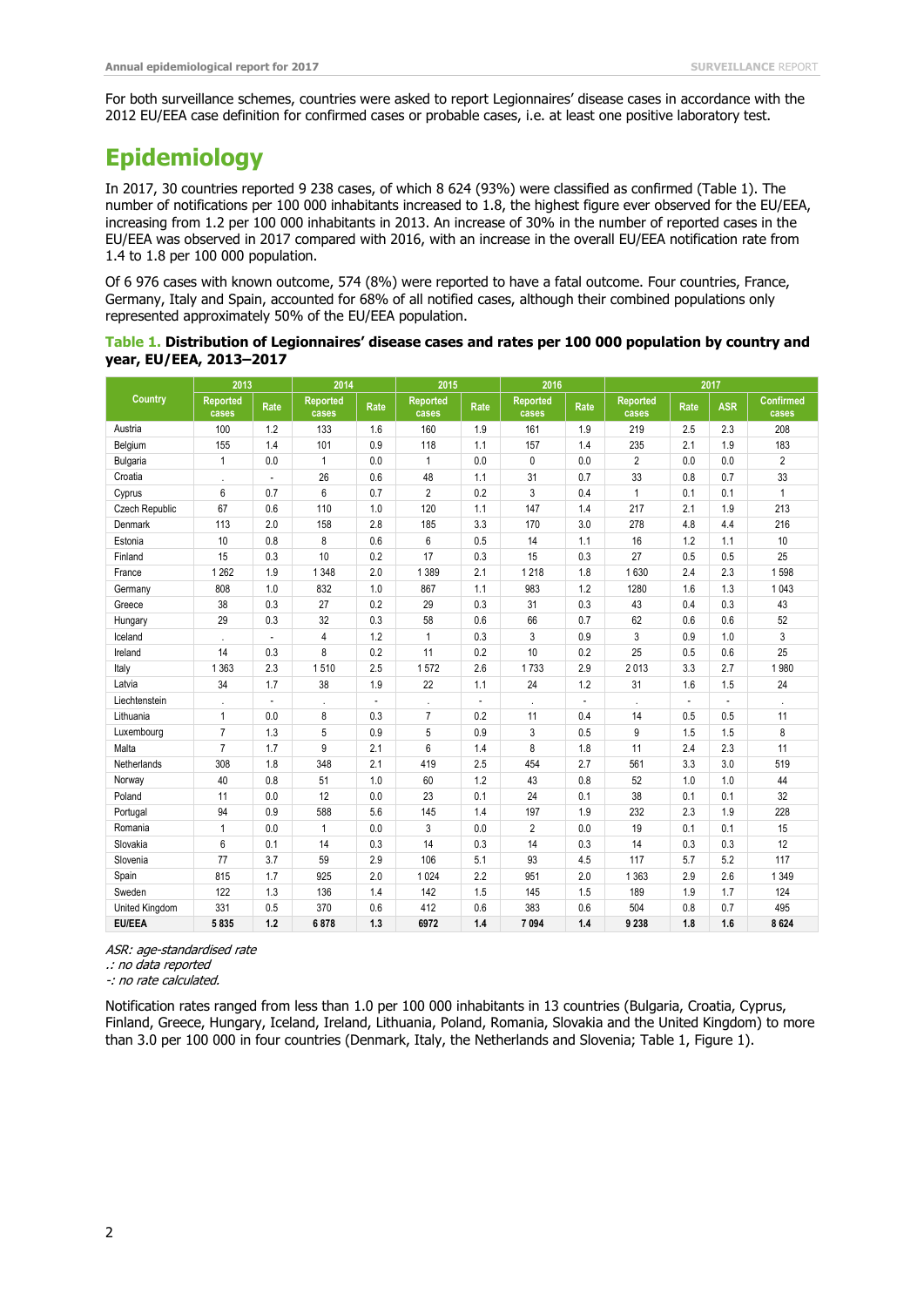

**Figure 1. Distribution of Legionnaires' disease cases per 100 000 population by country, EU/EEA, 2017**

The number of reported cases increased by 58% over the 2013−2017 period from 5 835 to 9 248 (Figure 2).



**Figure 2. Distribution of Legionnaires' disease cases by month, EU/EEA, 2013–2017**

Source: Country reports from Austria, Belgium, Bulgaria, the Czech Republic, Cyprus, Denmark, Estonia, Finland, France, Germany, Greece, Hungary, Ireland, Italy, Latvia, Lithuania, Luxembourg, Malta, the Netherlands, Norway, Poland, Portugal, Romania, Slovakia, Slovenia, Spain, Sweden and the United Kingdom.

The distribution of cases by month of reporting shows that the majority (58%) of cases occurred between June and October, similar to previous years (Figure 3). An increase in cases compared to the maximum in previous years (2013–2016) was observed for every month except November, where the comparison was higher due to a reported outbreak in Portugal in 2014. The peak of 1 301 cases in September 2017 was the highest monthly

Source: Country reports from Austria, Belgium, Bulgaria, Croatia, Cyprus, the Czech Republic, Denmark, Estonia, Finland, France, Germany, Greece, Hungary, Iceland, Ireland, Italy, Latvia, Lithuania, Luxembourg, Malta, the Netherlands, Norway, Poland, Portugal, Romania, Slovakia, Slovenia, Spain, Sweden and the United Kingdom.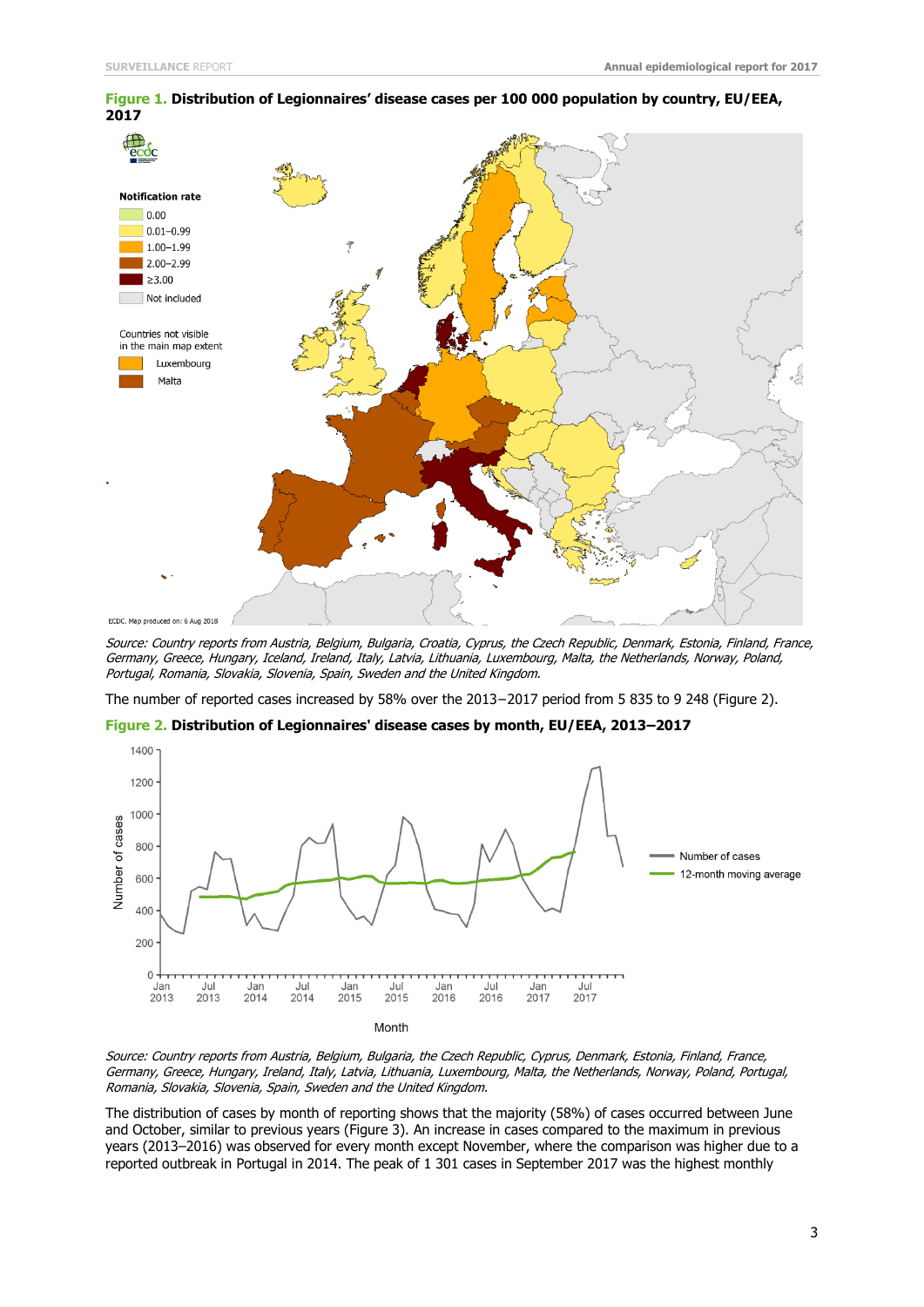number recorded to date under EU/EEA surveillance. No large outbreaks were reported by any EU/EEA country that could explain this particular seasonal increase.





Source: Country reports Austria, Belgium, Bulgaria, Cyprus, the Czech Republic, Denmark, Estonia, Finland, France, Germany, Greece, Hungary, Ireland, Italy, Latvia, Lithuania, Luxembourg, Malta, the Netherlands, Norway, Poland, Portugal, Romania, Slovakia, Slovenia, Spain, Sweden and the United Kingdom.

As in previous years, most cases were community-acquired (69%), while 21% were travel-associated, 8% were associated with healthcare facilities and 2% were associated with other settings.

In 2017, people aged 45 years and older accounted for 8 363 of 9 236 cases with known age (91%). The notification rate increased with age, from ≤0.1 per 100 000 in those under 25 years of age to 4.6 in persons aged 65 years and above (7.0 per 100 000 in males and 2.8 in females, Figure 4). The overall male-to-female ratio was 2.4:1.

L. pneumophila serogroup 1 was the most commonly identified pathogen, accounting for 801 of 1 014 culture-confirmed cases (79%).



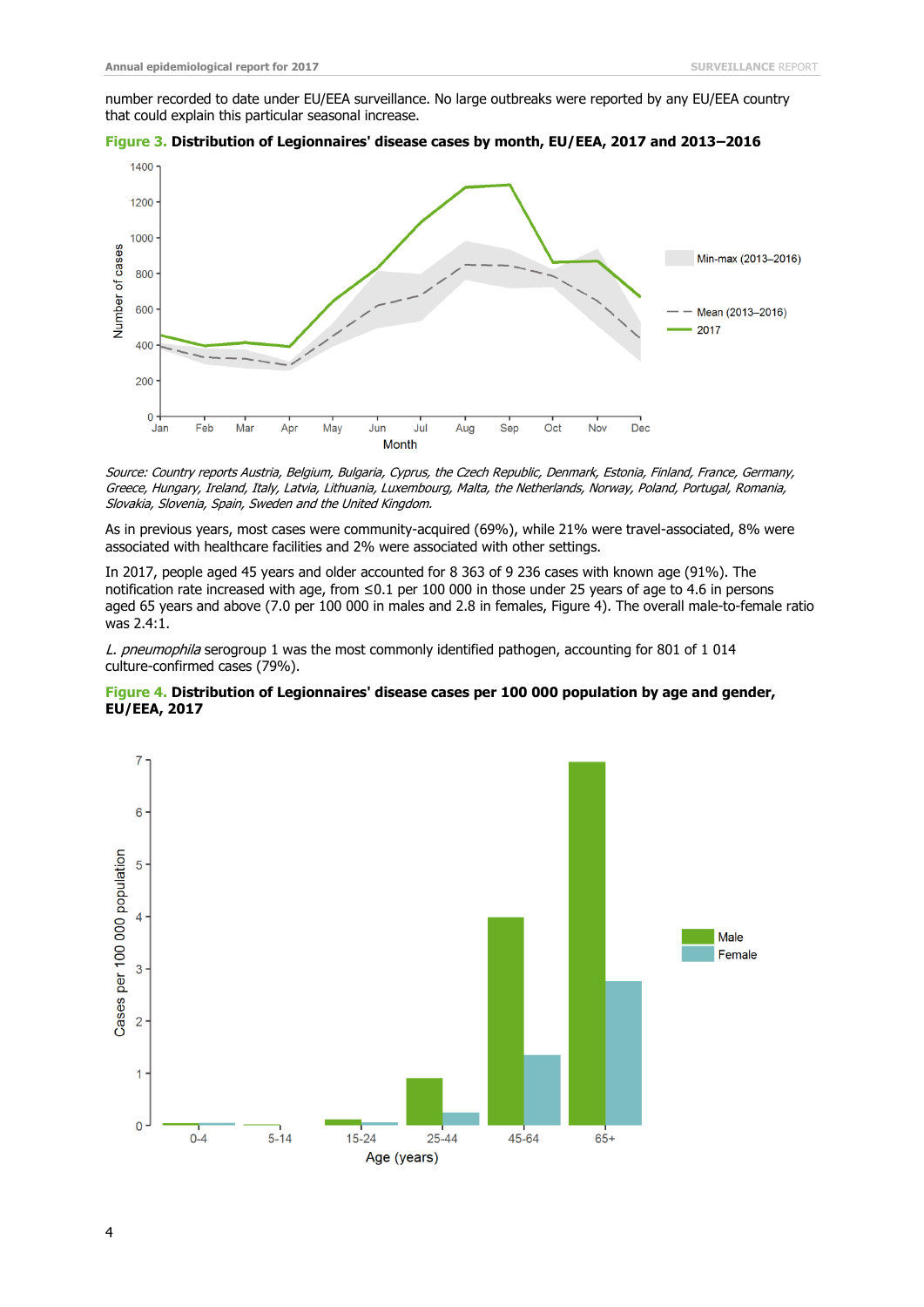### **Travel-associated Legionnaires' disease (TALD)**

For 2017, 1 487 TALD cases were reported through near-real time surveillance, 37% more than in 2016. Twenty-three EU/EEA countries and three non-EU/EEA countries reported cases. A total of 198 travel-associated clusters were detected, with 178 standard clusters in 39 countries, including 18 EU/EEA countries, and 20 complex clusters. In 2017, 57% of the detected TALD clusters had initial cases reported by different countries. These clusters would most likely not have been detected without the international surveillance of ELDSNet.

#### **Outbreaks and other threats**

From 1 January–31 December 2017, ECDC monitored 29 threats related to Legionnaires' disease. Twenty-four of these threats were rapidly evolving travel-associated clusters (≥3 cases with onset within 3 months). One threat was related to the detection by ECDC of an increase in the total number of reported travel-associated cases in the EU/EEA from late spring in 2017 compared to the same period in previous years. Another threat was a cluster of four cases on-board a cruise ship and the remaining three threats were community clusters.

In 2017, nine countries reported 28 community- or hospital-acquired outbreaks, ranging from one to seven per country. Thirteen EU/EEA countries reported no outbreaks.

#### **Discussion**

In 2017, both the number and notification rate of LD in the EU/EEA were the highest ever observed, continuing an increase observed since 2013, but being a notable increase compared with 2016. No large outbreaks contributed to the high number of reported cases. The main characteristics of the cases reported in 2017 were similar to those reported in previous years: most cases were sporadic and community-acquired and the disease mostly affected males 65 years and above.

The increasing trend is probably driven by several factors, including improved surveillance, an aging population, travel patterns and changes in climate and weather factors. Since the age-standardised notification rate also increased during the 2013−2017 period, demographic changes would only partly explain the trend. Weather conditions such as temperature, humidity and rainfall have been associated with higher LD incidence, probably through an effect on the bacterial ecology and/or an increased use of aerosol-producing devices or installations in the environment, such as cooling towers. A number of countries continue to have a notification rate below 0.5 and several even below 0.2 cases per 100 000, which likely represents underestimation of the incidence in these countries.

#### **Public health implications**

Legionnaires' disease remains an important cause of potentially preventable morbidity and mortality in Europe and there is no indication of decreasing burden.

Though the overall incidence rate continues to rise, there is variation in incidence across EU/EEA countries, likely reflecting under-diagnosis of this disease. A priority remains to assist countries with very low notification rates in improving both the diagnosis and reporting of Legionnaires' disease.

As detection of TALD clusters through the ELDSNet surveillance scheme leads to investigations and prevention actions at accommodation sites in participating countries, the increasing number of clusters detected primarily through joint surveillance shows its value for public health.

Regular checks for the presence of Legionella bacteria and appropriate control measures applied to engineered water systems [5] may prevent cases of Legionnaires' disease at tourist accommodation sites and in hospitals, long-term healthcare facilities or other settings where sizeable populations at higher risk may be exposed.